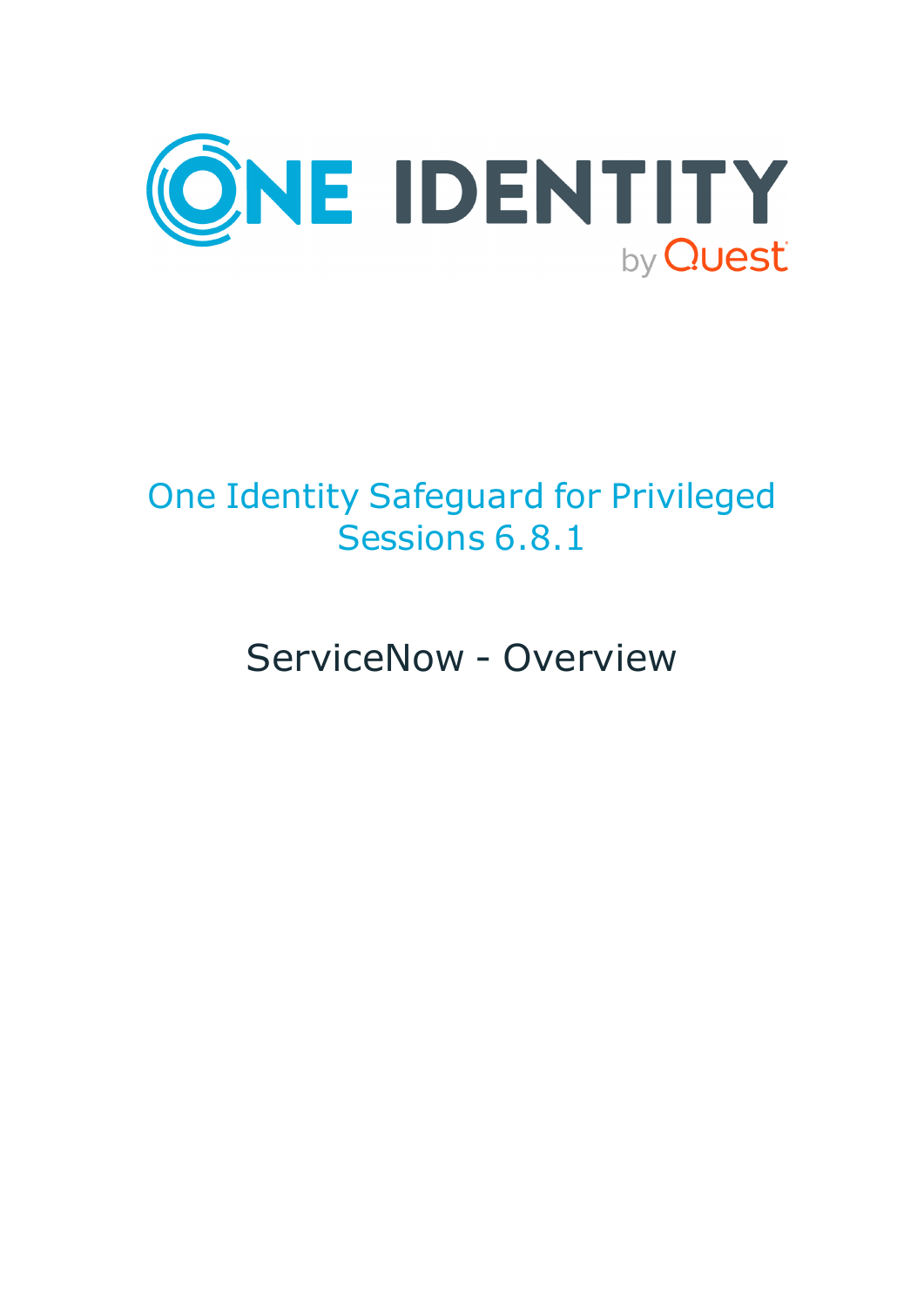#### **Copyright 2021 One Identity LLC.**

#### **ALL RIGHTS RESERVED.**

This guide contains proprietary information protected by copyright. The software described in this guide is furnished under a software license or nondisclosure agreement. This software may be used or copied only in accordance with the terms of the applicable agreement. No part of this guide may be reproduced or transmitted in any form or by any means, electronic or mechanical, including photocopying and recording for any purpose other than the purchaser's personal use without the written permission of One Identity LLC .

The information in this document is provided in connection with One Identity products. No license, express or implied, by estoppel or otherwise, to any intellectual property right is granted by this document or in connection with the sale of One Identity LLC products. EXCEPT AS SET FORTH IN THE TERMS AND CONDITIONS AS SPECIFIED IN THE LICENSE AGREEMENT FOR THIS PRODUCT, ONE IDENTITY ASSUMES NO LIABILITY WHATSOEVER AND DISCLAIMS ANY EXPRESS, IMPLIED OR STATUTORY WARRANTY RELATING TO ITS PRODUCTS INCLUDING, BUT NOT LIMITED TO, THE IMPLIED WARRANTY OF MERCHANTABILITY, FITNESS FOR A PARTICULAR PURPOSE, OR NON-INFRINGEMENT. IN NO EVENT SHALL ONE IDENTITY BE LIABLE FOR ANY DIRECT, INDIRECT, CONSEQUENTIAL, PUNITIVE, SPECIAL OR INCIDENTAL DAMAGES (INCLUDING, WITHOUT LIMITATION, DAMAGES FOR LOSS OF PROFITS, BUSINESS INTERRUPTION OR LOSS OF INFORMATION) ARISING OUT OF THE USE OR INABILITY TO USE THIS DOCUMENT, EVEN IF ONE IDENTITY HAS BEEN ADVISED OF THE POSSIBILITY OF SUCH DAMAGES. One Identity makes no representations or warranties with respect to the accuracy or completeness of the contents of this document and reserves the right to make changes to specifications and product descriptions at any time without notice. One Identity does not make any commitment to update the information contained in this document.

If you have any questions regarding your potential use of this material, contact:

One Identity LLC. Attn: LEGAL Dept 4 Polaris Way Aliso Viejo, CA 92656

Refer to our Web site ([http://www.OneIdentity.com](http://www.oneidentity.com/)) for regional and international office information.

#### **Patents**

One Identity is proud of our advanced technology. Patents and pending patents may apply to this product. For the most current information about applicable patents for this product, please visit our website at [http://www.OneIdentity.com/legal/patents.aspx](http://www.oneidentity.com/legal/patents.aspx).

#### **Trademarks**

One Identity and the One Identity logo are trademarks and registered trademarks of One Identity LLC. in the U.S.A. and other countries. For a complete list of One Identity trademarks, please visit our website at [www.OneIdentity.com/legal](http://www.oneidentity.com/legal). All other trademarks are the property of their respective owners.

#### **Legend**

**WARNING: A WARNING icon highlights a potential risk of bodily injury or property damage, for which industry-standard safety precautions are advised. This icon is often associated with electrical hazards related to hardware.**

**CAUTION: A CAUTION icon indicates potential damage to hardware or loss of data if** A **instructions are not followed.**

SPS ServiceNow - Overview Updated - 15 January 2021, 06:18 Version - 6.8.1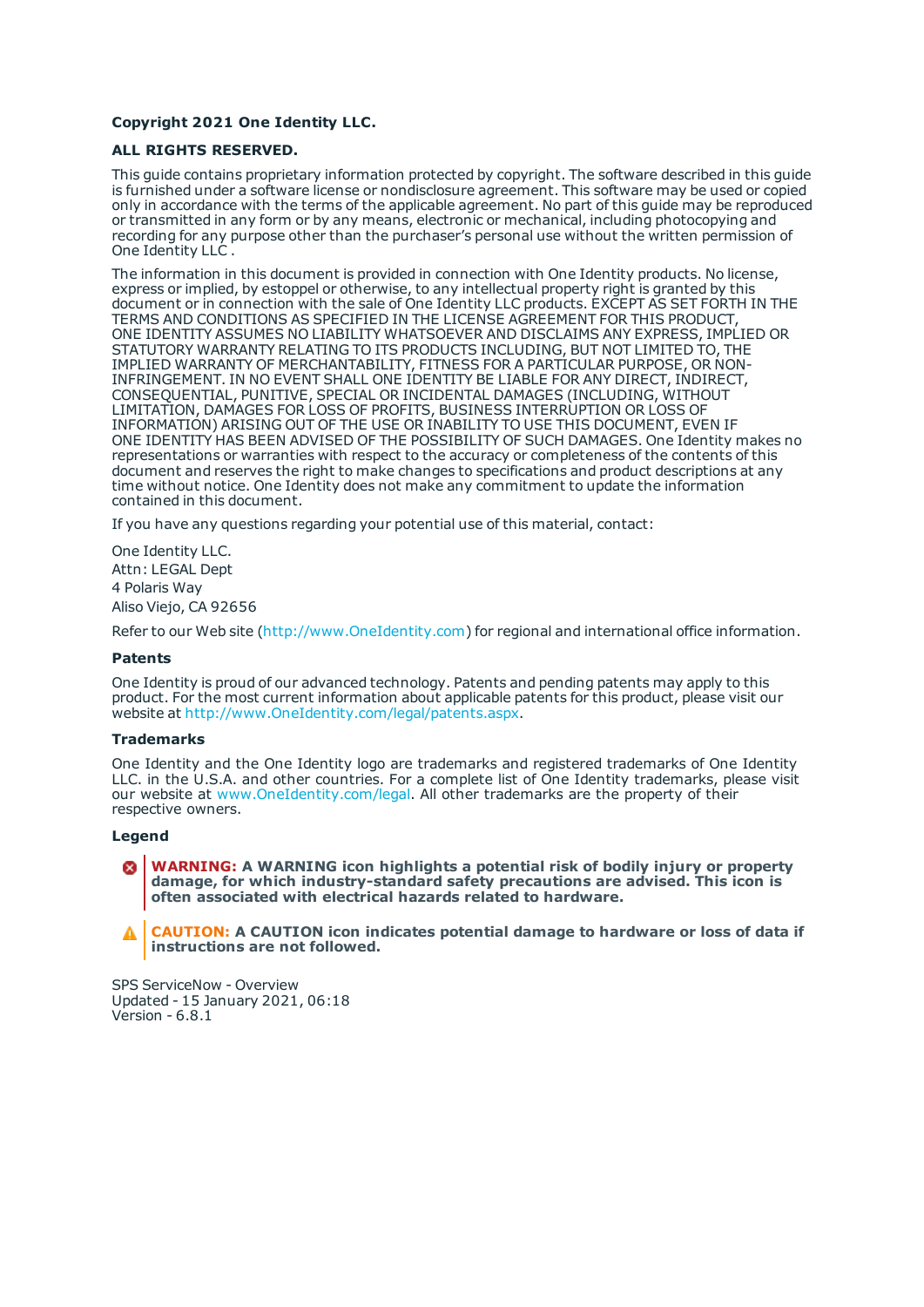## **Contents**

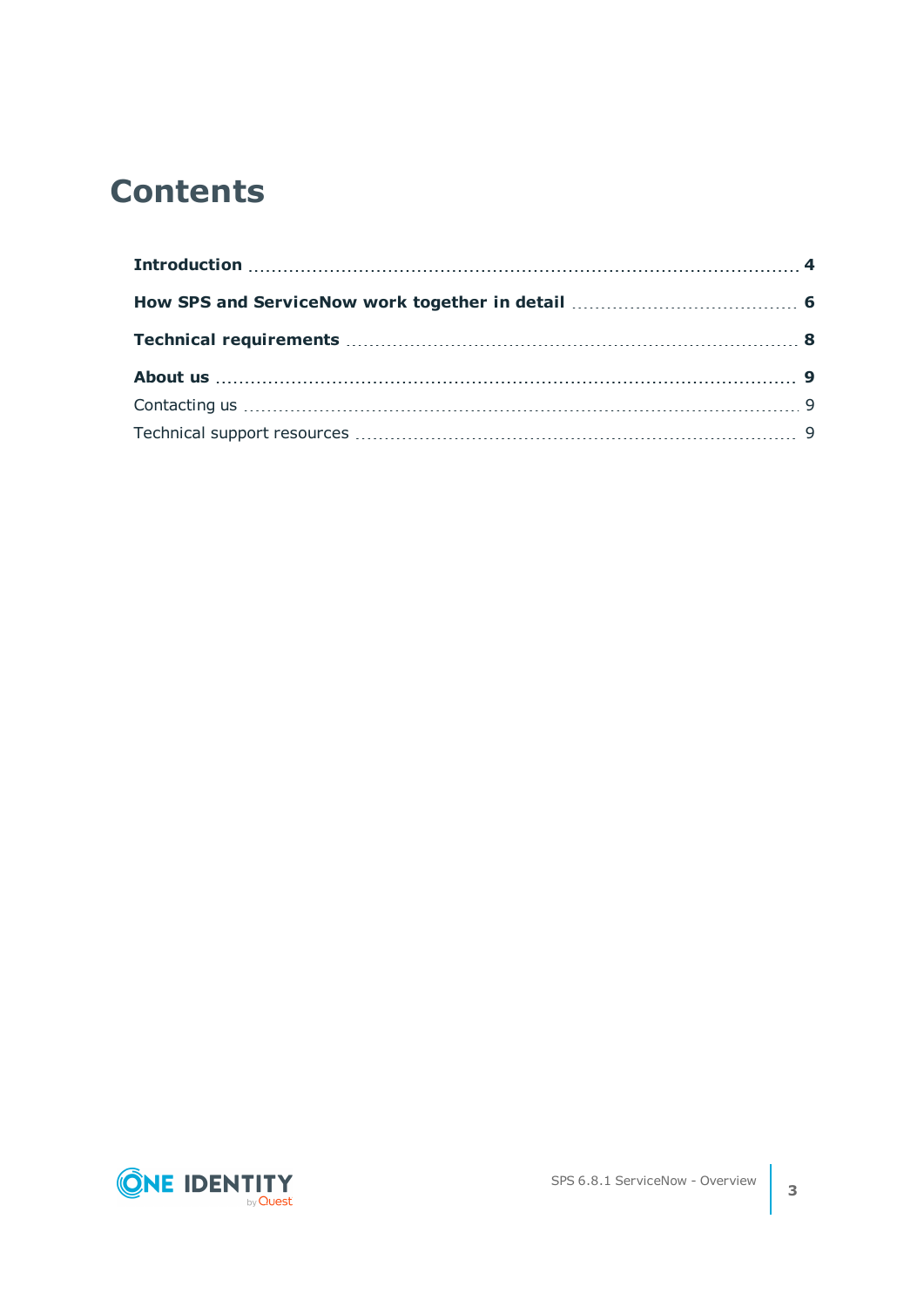# **Introduction**

<span id="page-3-0"></span>This document describes how you can use the services of [ServiceNow](https://www.servicenow.com/) to authenticate and authorize the sessions of your privileged users with One Identity Safeguard for Privileged Sessions (SPS).

## **One Identity Safeguard for Privileged Sessions:**

One Identity Safeguard for Privileged Sessions (SPS) controls privileged access to remote IT systems, records activities in searchable, movie-like audit trails, and prevents malicious actions. SPS is a quickly deployable enterprise device, completely independent from clients and servers — integrating seamlessly into existing networks. It captures the activity data necessary for user profiling and enables full user session drill down for forensic investigations.

SPS acts as a central authentication gateway, enforcing strong authentication before users access sensitive IT assets. SPS can integrate with remote user directories to resolve the group memberships of users who access nonpublic information. Credentials for accessing information systems can be retrieved transparently from SPS's local Credential Store or a third-party password management system. This method protects the confidentiality of passwords as users can never access them. When used together with ServiceNow (or another Multi-Factor Authentication (MFA) provider), SPS directs all connections to the authentication tool, and upon successful authentication, it permits the user to access the information system.

### **Integrating ServiceNow with SPS:**

SPS integrates with ServiceNow by enabling ticket ID request and validation during authentication and authorization on target servers.

The integration adds an additional security layer to the gateway authentication performed on SPS by verifying that the user has a valid reason to access the server. SPS prompts the user for a valid ServiceNow ticket ID, and upon successful authorization, it permits the user to access the information system.

### **Meet compliance requirements**

ISO 27001, ISO 27018, SOC 2, and other regulations and industry standards include authentication-related requirements, (for example, Multi-Factor Authentication (MFA) for accessing production systems, and the logging of all administrative sessions). In addition to other requirements, using SPS and ServiceNow helps you comply with the following requirements:

- PCI DSS 8.3: Secure all individual non-console administrative access and all remote access to the cardholder data environment (CDE) using MFA.
- PART 500.12 Multi-Factor Authentication: Covered entities are required to apply MFA



**4**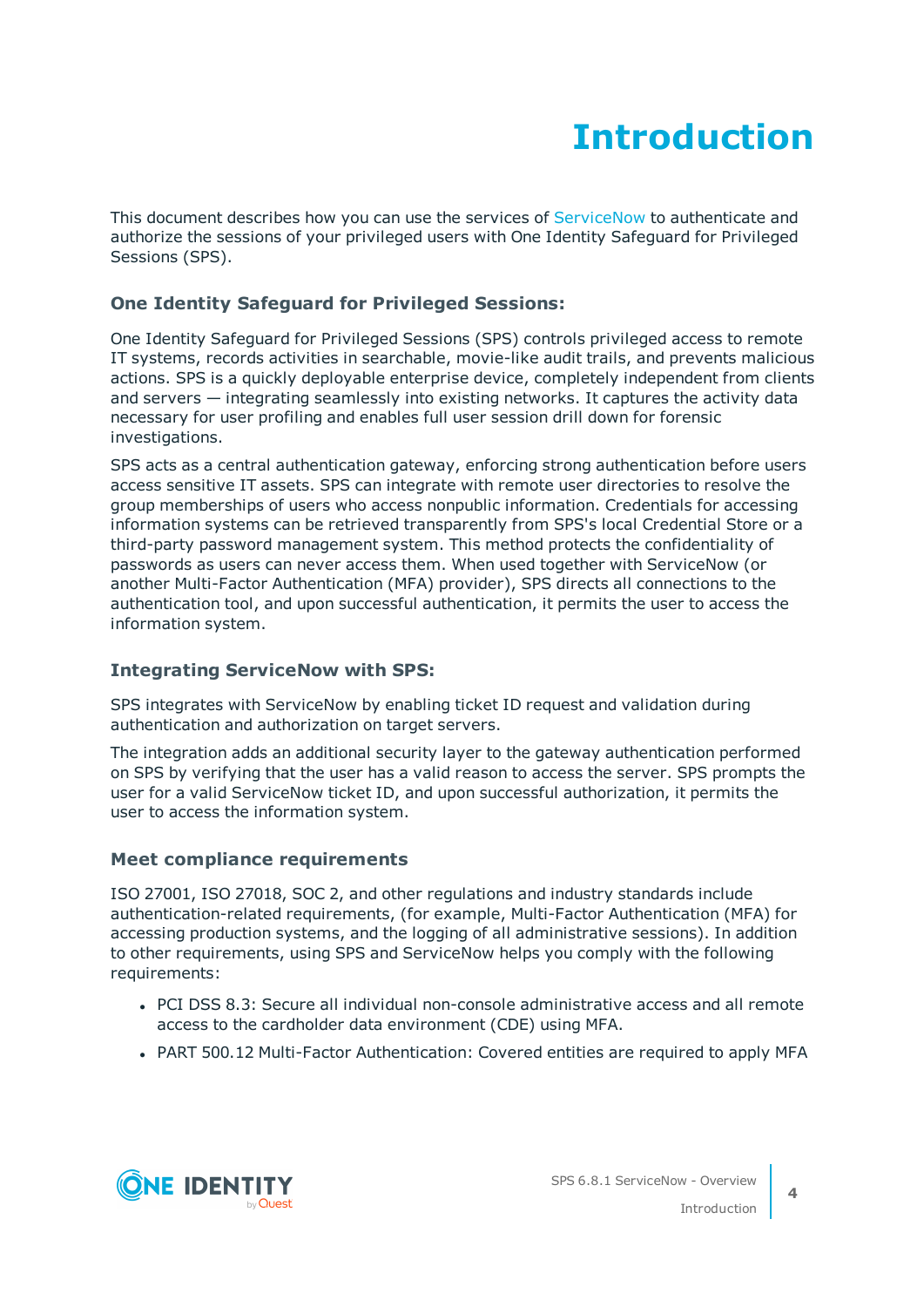for:

- Each individual accessing the covered entity's internal systems.
- Authorized access to database servers that allow access to nonpublic information.
- Third parties accessing nonpublic information.
- NIST 800-53 IA-2, Identification and Authentication, network access to privileged accounts: The information system implements MFA for network access to privileged accounts.

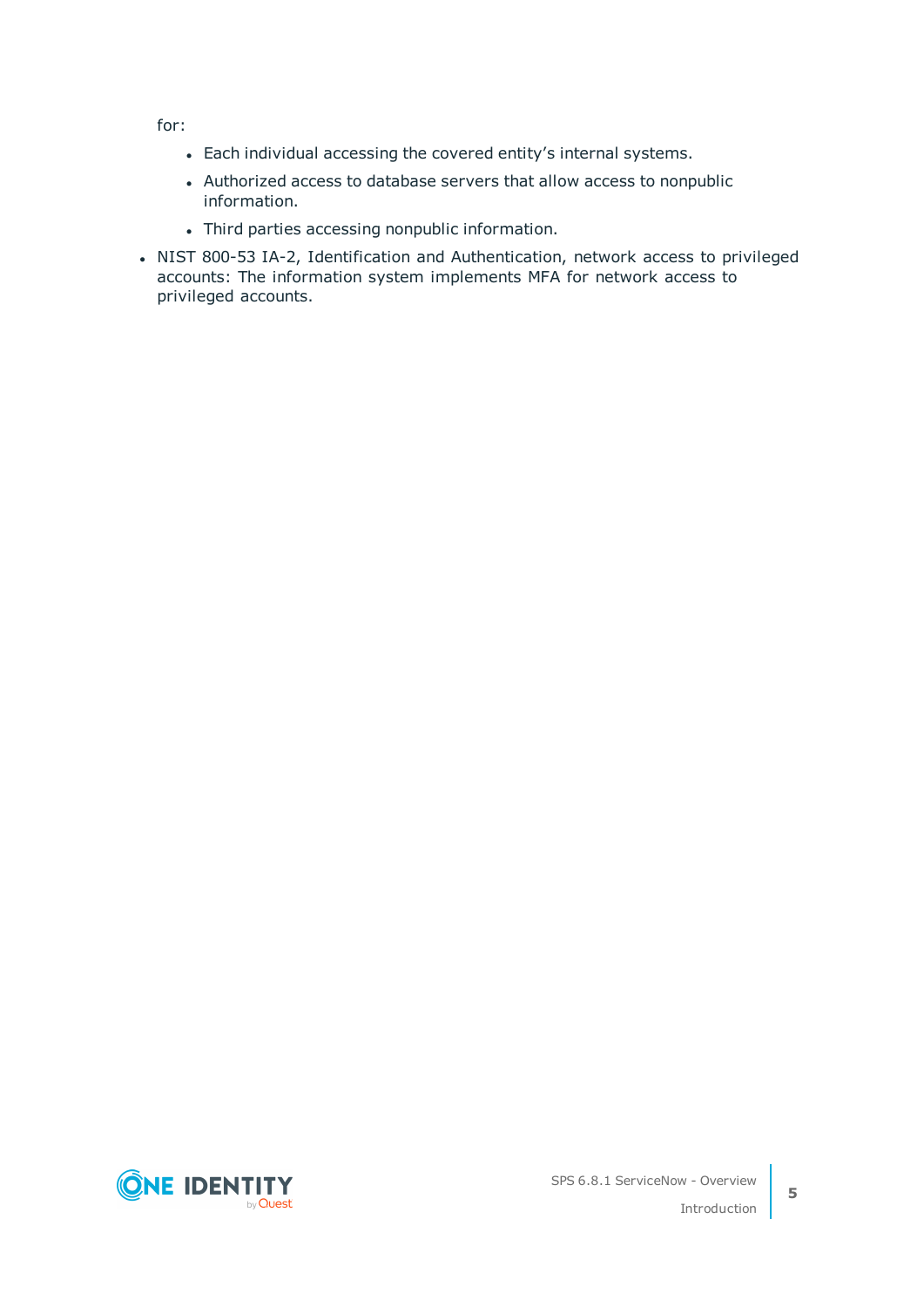# <span id="page-5-0"></span>**How SPS and ServiceNow work together in detail**



1. A user attempts to log in to a protected server.

### 2. **Gateway authentication on SPS**

SPS receives the connection request and authenticates the user. SPS can authenticate the user to a number of external user directories, (for example, LDAP, Microsoft Active Directory, or RADIUS). This authentication is the first factor.

#### 3. **Check if the user is exempt from multi-factor authentication and authorization**

You can configure SPS using whitelists and blacklists to selectively require multifactor authentication and authorization for your users, (for example, to create break-glass access for specific users).

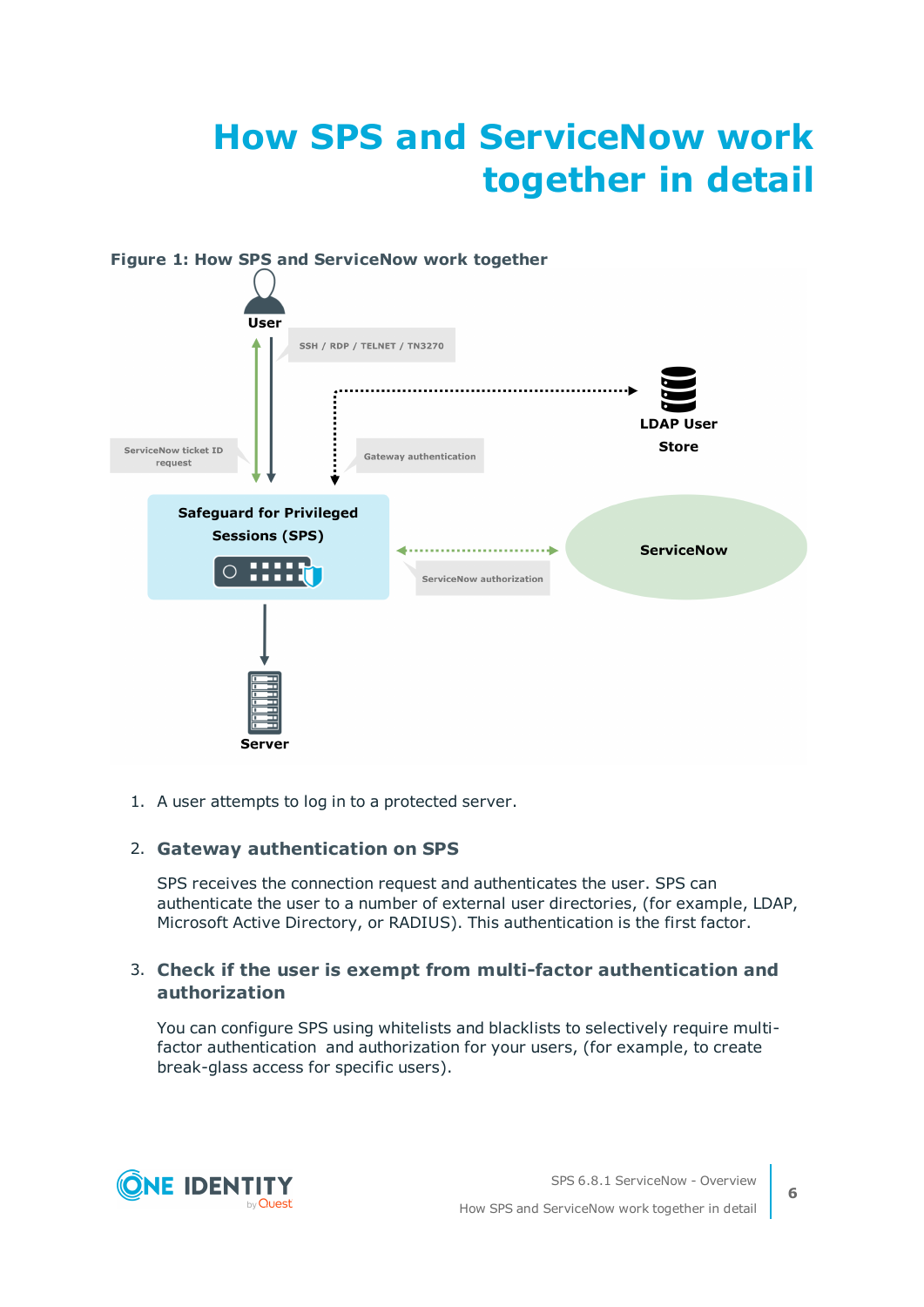- If multi-factor authentication and authorization is not required, the user can start working, while SPS records the user's activities. The procedure ends here.
- If multi-factor authentication and authorization is required, SPS continues the procedure with the next step.

For details on creating exemption lists, see ["\[WHITELIST\]"](https://support.oneidentity.com/technical-documents/safeguard-for-privileged-sessions/6.8.1/servicenow---tutorial/[whitelist]/) in the ServiceNow - [Tutorial](https://support.oneidentity.com/technical-documents/safeguard-for-privileged-sessions/6.8.1/servicenow---tutorial/[whitelist]/).

#### 4. **Determining the external ServiceNow identity**

If the gateway usernames are different from the external ServiceNow identities, you must configure the SPS ServiceNow plugin to map the gateway usernames to the external ServiceNow identities.

The mapping can be as simple as appending a domain name to the gateway username, or you can query an LDAP or Microsoft Active Directory server.

For details, see ["\[USERMAPPING\]"](https://support.oneidentity.com/technical-documents/safeguard-for-privileged-sessions/6.8.1/servicenow---tutorial/[usermapping]/) in the ServiceNow - Tutorial.

#### 5. **Outband authorization on ServiceNow**

If gateway authentication is successful, SPS prompts the user for a valid ServiceNow ticket ID. Then SPS connects to the ServiceNow server and runs a predefined query, and upon successful authorization, it permits the user to access the information system.

- 6. If multi-factor authentication and authorization is successful, the user can start working, while SPS records the user's activities. (Optionally, SPS can retrieve credentials from a local or external Credential Store or password vault, and perform authentication on the server with credentials that are not known to the user.)
- 7. If the user opens a new session within a short period, they can do so without having to perform multi-factor authentication again. After this configurable grace period expires, the user must perform multi-factor authentication to open the next session.

For details, see ["\[authentication\\_cache\]"](https://support.oneidentity.com/technical-documents/safeguard-for-privileged-sessions/6.8.1/servicenow---tutorial/[authentication_cache]/) in the ServiceNow - Tutorial.



**7**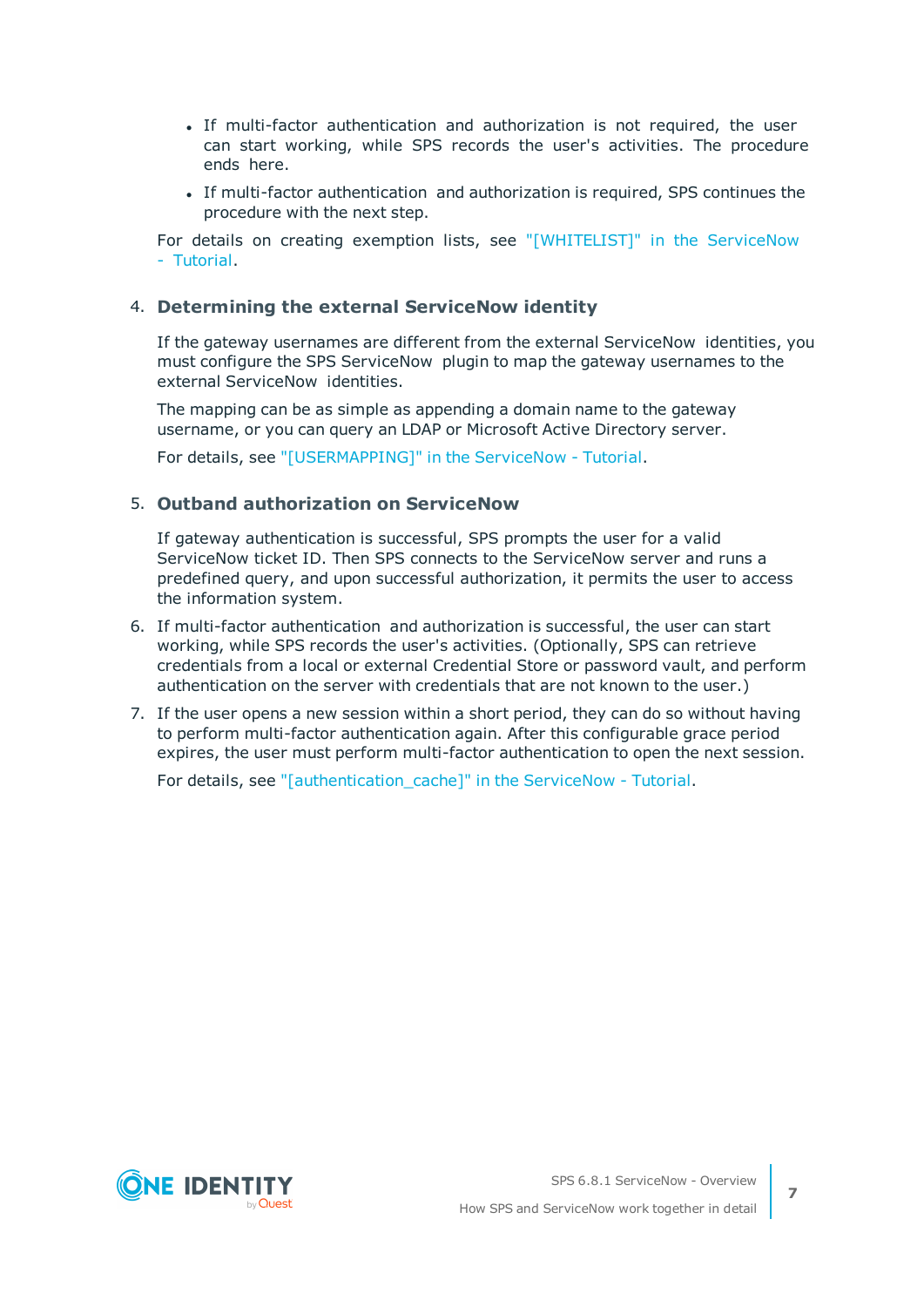# **Technical requirements**

<span id="page-7-0"></span>In order to successfully connect SPS with RADIUS server, you need the following components.

#### **In ServiceNow:**

- An active ServiceNow instance.
- A technical user who has access to the ServiceNow REST API.

#### **In SPS:**

- A One Identity Safeguard for Privileged Sessions appliance (virtual or physical), at least version SPS 5.11.0.
- A copy of the SPS ServiceNow plugin. This plugin is an Authentication and Authorization (AA) plugin customized to work with ServiceNow.
- SPS must be able to access the Internet (at least the API services). Since ServiceNow is a cloud-based service provider, SPS must be able to access its web services to authorize the user.

The connection also requires the ServiceNow ticket ID.

- SPS supports AA plugins in the MSSOL, RDP, SSH, and Telnet protocols.
- **In RDP, using an AA plugin together with Network Level Authentication in a** Connection Policy has the same limitations as using Network Level Authentication without domain membership.
- <sup>l</sup> In RDP, using an **AA plugin** requires TLS-encrypted RDP connections. For details, see "Enabling [TLS-encryption](https://support.oneidentity.com/technical-documents/safeguard-for-privileged-sessions/6.8.1/administration-guide/rdp-specific-settings/enabling-tls-encryption-for-rdp-connections/) for RDP connections" in the Administration Guide.

#### **Availability and support of the plugin**

The SPS ServiceNow plugin is available for download as-is, free of charge to every SPS customer from the [ServiceNow](https://github.com/OneIdentity/safeguard-sessions-plugin-servicenow/releases) plugin for Safeguard for Privileged Sessions page. In case you need any customizations or additional features, contact our [Support](https://support.oneidentity.com/one-identity-safeguard-for-privileged-sessions) Team.

### **A** CAUTION:

**Using custom plugins in SPS is recommended only if you are familiar with both Python and SPS. Product support applies only to SPS: that is, until the entry point of the Python code and passing the specified arguments to the Python code. One Identity is not responsible for the quality, resource requirements, or any bugs in the Python code, nor any crashes, service outages, or any other damage caused by the improper use of this feature, unless explicitly stated in a contract with One Identity. If you want to create a custom plugin, contact our [Support](https://support.oneidentity.com/one-identity-safeguard-for-privileged-sessions) Team for details and instructions.**